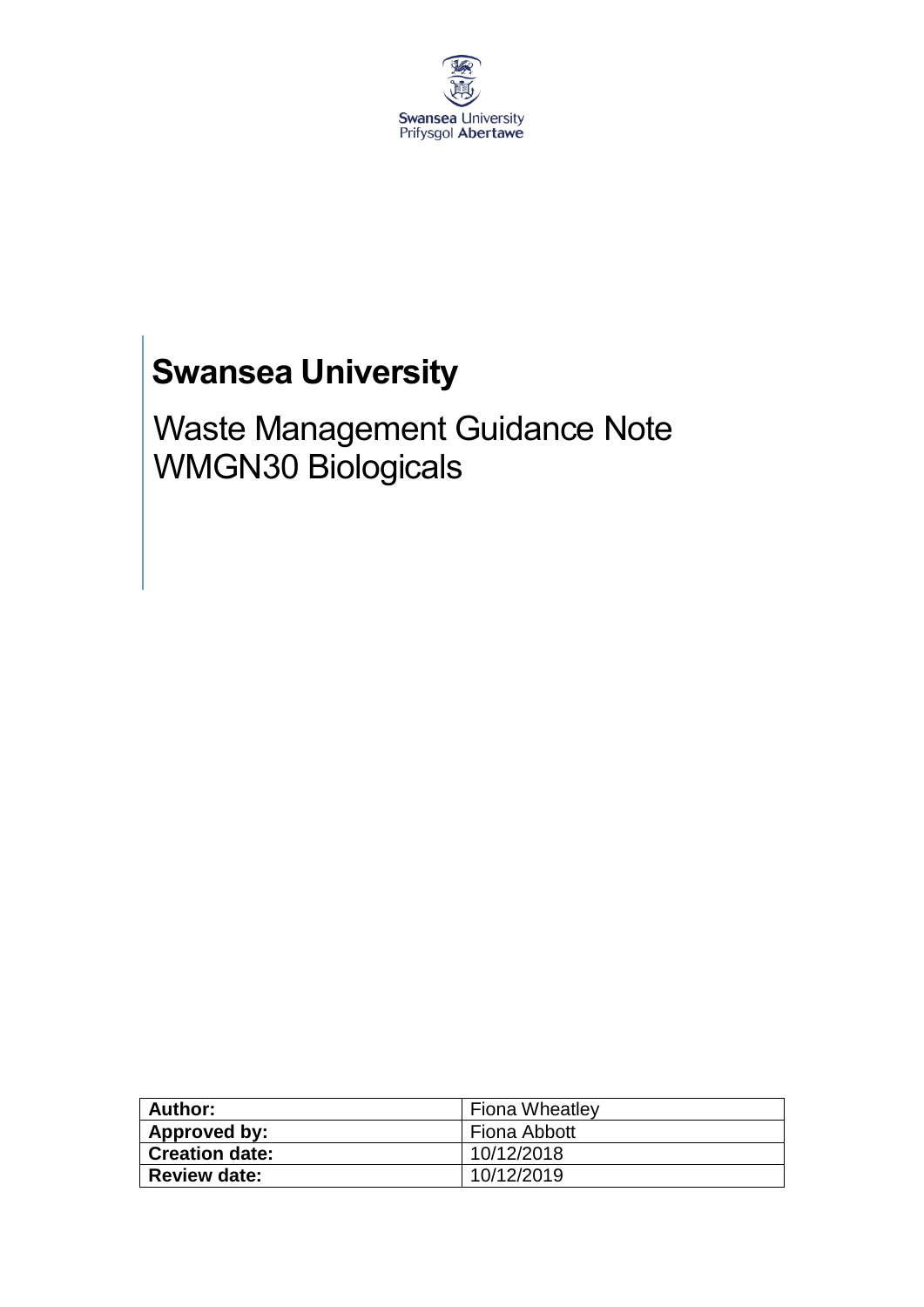| <b>Waste Management Guidance Note WMGN30</b> |                                             |  |  |  |  |
|----------------------------------------------|---------------------------------------------|--|--|--|--|
| <b>Biological Waste</b>                      |                                             |  |  |  |  |
| <b>Location Generated</b>                    | <b>Laboratory Category CAT 1/2</b>          |  |  |  |  |
| <b>EWC</b>                                   | 18 01 03* / 18 01 06* / 18 01 07 /          |  |  |  |  |
|                                              | 18 02 02* / 18 02 05*                       |  |  |  |  |
| <b>Transport Class &amp; UN Number</b>       | Class 6.2 / UN 3291                         |  |  |  |  |
| <b>Type</b>                                  | <b>Waste Category CAT A/B</b>               |  |  |  |  |
|                                              | Controlled - hazardous waste                |  |  |  |  |
| <b>Disposal Method</b>                       | Neutralised and segregated for incineration |  |  |  |  |
| Bin/Bag Type                                 | Autoclave bag - Sterilised                  |  |  |  |  |
|                                              | External disposal - Tiger Bag               |  |  |  |  |

# **Duty of Care Requirements**

Clinical 18 01 - wastes from natal care, diagnosis, treatment or prevention of disease in humans

EWC 18 01 03\* Wastes whose collection and disposal is subject to special requirements in order to prevent infection

EWC 18 01 06\* Chemicals consisting of or containing hazardous substances EWC 18 01 07 Chemicals other than those mentioned in 18 01 06\*

Research 18 02 - Wastes from research, diagnosis, treatment or prevention of disease involving animals

EWC 18 02 02\* Wastes whose collection and disposal is subject to special requirements in order to prevent infection

EWC 18 02 05\* Chemicals consisting of or containing hazardous substances

**Description**; Biological waste, Genetically Modified Organisms, Cell and Tissue culture media.

It is a legal requirement to ensure all wastes are correctly classified. Incorrectly disposing of hazardous waste via a non-hazardous waste stream can lead to legal and financial penalties dependent upon the severity of the noncompliance.

Biological research and teaching laboratories generate certain wastes that should or in some cases must be decontaminated before disposal as they contain or might contain substances that are infectious (to humans, animals or plants) and/or because they contain genetically modified micro-organisms.

**Please note this WMGN provides guidance on disposal only, please consult the University's appointed Biological Safety Officers for further guidance.** 

For Category A waste (Microbiological cultures Class 1/2 GMMs and HG2 pathogens), produced in CAT 2 Laboratories, on-site autoclaving is mandatory to ensure waste is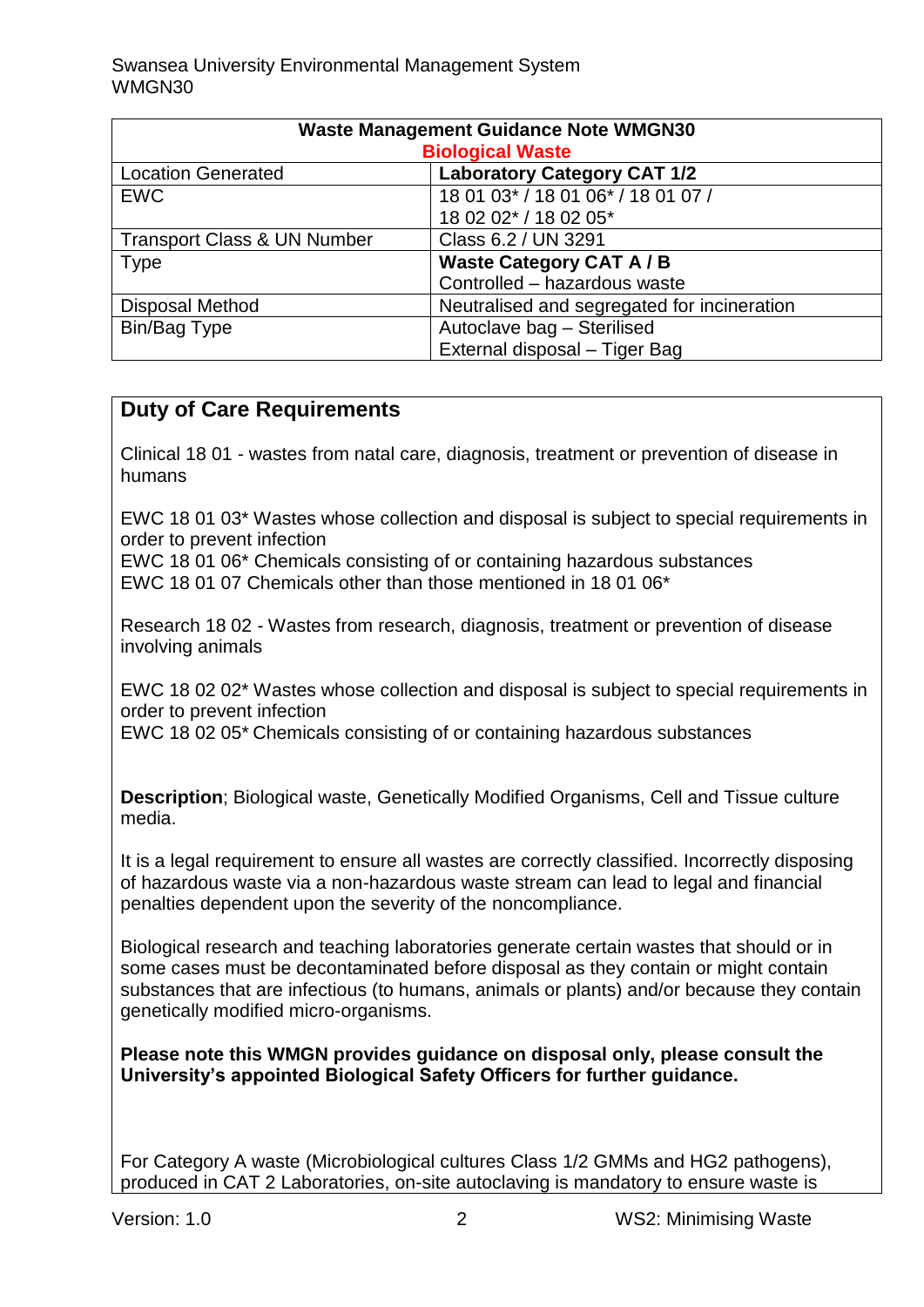inactivate due to the significant risks to the community in terms of human and animal health. Furthermore for Class 1 and 2 GMMs, there is a specific requirement in the Genetically Modified Organisms (Contained Use) Regulations to inactivate the waste within the laboratory suite (Class 2) and within the laboratory (Class 3).

## **Items including, but not limited to;**

- Petri dishes
- Pipettes, plastic tips, serological pipettes
- Tissue culture flasks
- Syringes
- Needles
- Cell culture media
- $\bullet$  PPE gloves, masks, aprons
- Blue roll/ paper towels

All biological waste (non-infectious and infectious) generated during laboratory research must be deactivated by autoclaving or **disinfected with Virkon, or similar before disposal**.

Consult the Colleges appointed Biological Safety Officers (and/or health and safety leads) for further guidance.

# **Biological Waste Table**

| <b>Waste</b><br><b>Type</b>                        | <b>Waste</b><br><b>Classification</b> | Laboratory<br><b>Type</b> | <b>Internal</b><br><b>Waste Pre-</b><br>treatment | <b>Internal</b><br><b>Disposal</b><br><b>Route</b> | <b>External</b><br><b>Disposal</b><br><b>Route</b>          |  |
|----------------------------------------------------|---------------------------------------|---------------------------|---------------------------------------------------|----------------------------------------------------|-------------------------------------------------------------|--|
| <b>GM Waste</b><br><b>GMM Class</b><br>1/2/3       | CAT A                                 | CAT <sub>2</sub>          | Autoclave<br>Within the<br>laboratory             | <b>Tiger Bag</b>                                   | ILS <sub>1</sub><br>Autoclave<br><b>Skip</b>                |  |
| <b>Biological</b><br>Waste<br>Pathogens<br>HG2/3/4 | CAT A                                 | CAT <sub>2</sub>          | Autoclave<br>Within the<br>laboratory             | <b>Tiger Bag</b>                                   | ILS <sub>1</sub><br>Autoclave<br><b>Skip</b>                |  |
| <b>Tissue</b><br>Waste                             | CAT B                                 | CAT <sub>1</sub>          | <b>Disinfect</b>                                  | Yellow Bag /<br>Red lidded<br>Sharps box           | See<br>WMNG24                                               |  |
| <b>Cell Culture</b><br>Waste                       | <b>CAT B</b>                          | CAT <sub>1</sub>          | <b>Disinfect</b>                                  | Yellow Bag /<br>Yellow<br>lidded<br>Sharps box     | Dedicated<br>external<br><b>Yellow Bin</b><br>See<br>WMGN26 |  |
| - Biological Waste Table<br>Table 1                |                                       |                           |                                                   |                                                    |                                                             |  |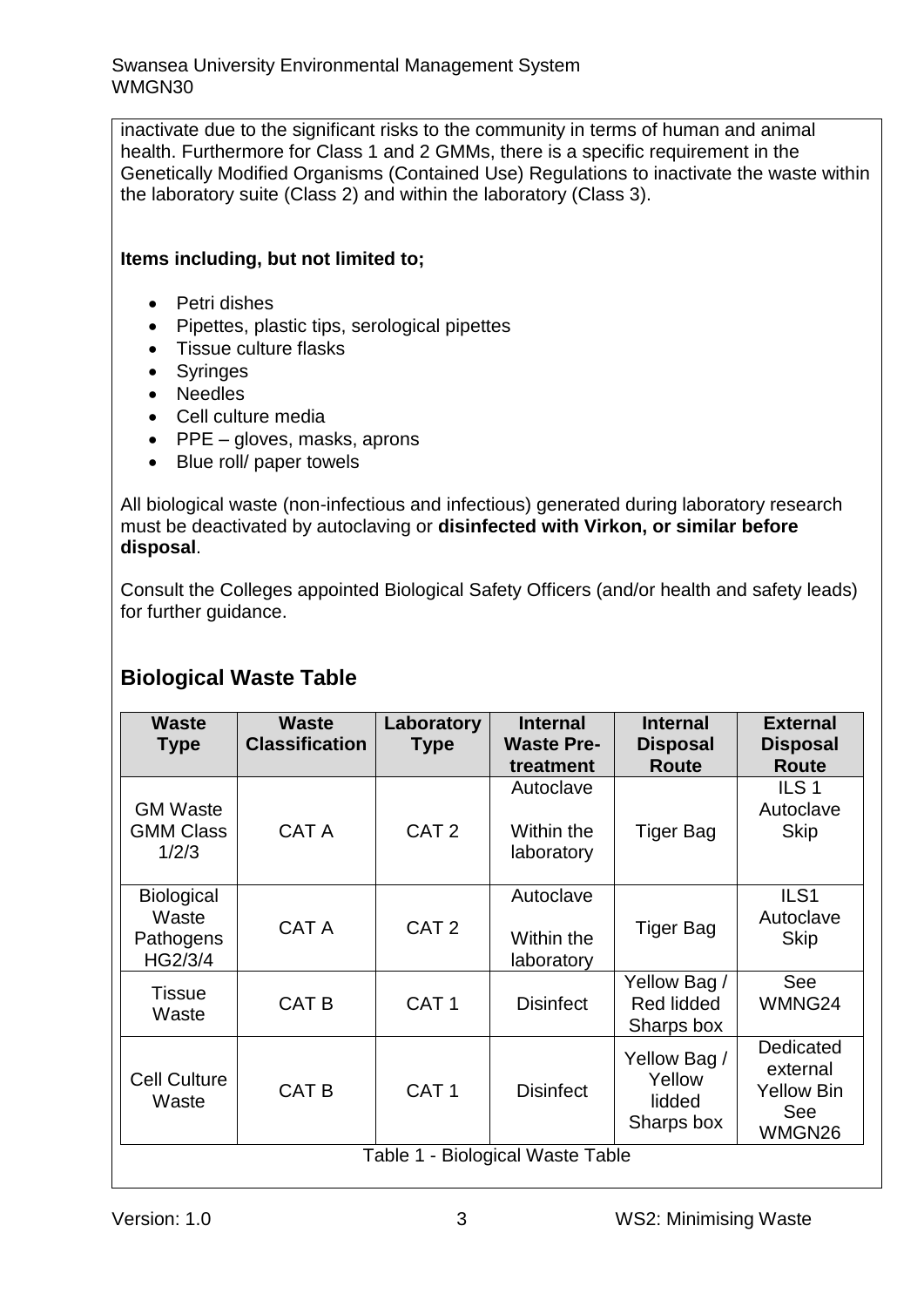# **GM & Biological waste**

GM and biological waste must be autoclaved in the laboratory before disposal. Once the waste has been autoclaved it must be placed into tiger bags (yellow/black-striped) and placed into the relevant external autoclave waste skip, or bin.

# **Tissue/Cell Culture Waste**

Tissue and cell cultures must be disinfected before disposal. Sharps must also be disinfected before disposal via yellow lidded sharps boxes. Disposal of human tissue must comply with the requirements of the Human Tissue Act 2004. The COSHH Regulations stipulate;

- Tissue culture waste (culture medium only) inactivate for at least 2 hours in a solution of hypochlorite (10,000ppm) prior to disposal to drain with an excess of water.
- Contaminated pipettes should be placed in hypochlorite solution (2500ppm) overnight before disposal by autoclaving and incineration.

## **Transportation**

If any CAT A waste needs to be transported to an autoclave external to the laboratory, waste must be transported via a sealed metal box. Waste must then be taken from the metal box and placed into the autoclave. The metal box must then be decontaminated for each consignment with Virkon, or similar.

For further guidance on autoclave management form HSE see; Safe working and the [prevention of infection in clinical laboratories and similar facilities](http://www.hse.gov.uk/pubns/clinical-laboratories.pdf)

# **Disposal Instructions**

## **External Storage - Category A waste**

**For SUMS and SoS:**



Figure 1: Cat A Waste disposal route for SUMS/CoS

Once waste is autoclaved within the laboratory, autoclave bags must be placed into tiger bags. Once autoclaved and deactivated waste is classified Offensive Waste EWC 18 01 04 or 18 02 03 and can be placed into the Margam Carpark autoclave skip – access via Technicians**.**